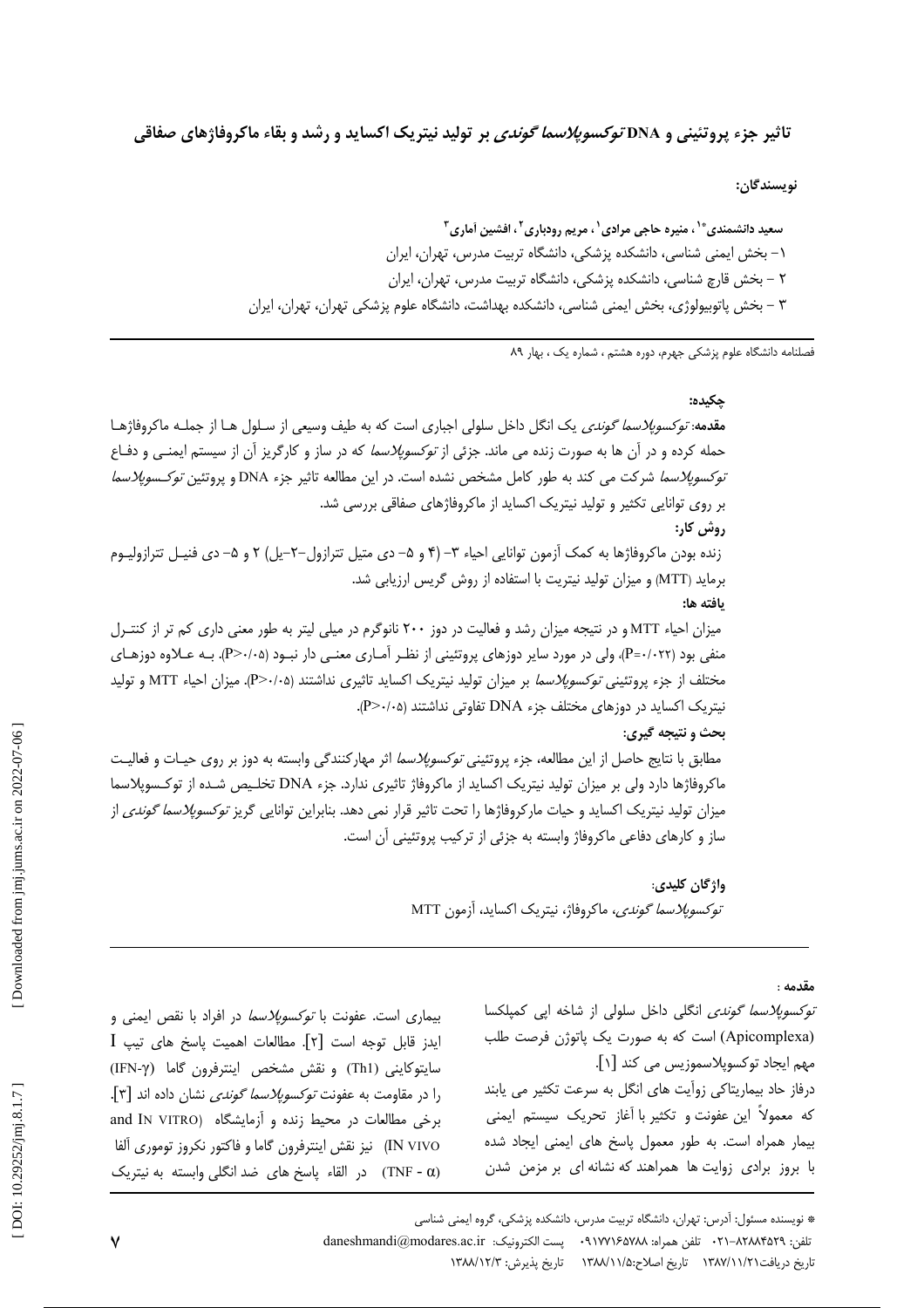## اکساید را بیان کرده اند [۴ و ۵].

*توكسوپلاسما گوندى* مى تواند طيف وسيعى از سلول هاى موجودات خونگرم، بویژه ماکروفاژها را آلوده کرده و در آنها زنده باقی بماند [۶]. نیتریک اکساید (NO) تولید شده از ماکروفاژها یکی از مهم ترین واسطه های دفاعی در مقابل *توکسوپلاسما* بوده [٧ و ٨] و سايتوكاين هاى مختلف ماكروفاژها را در جهت تولید نیتریک اکساید و واسطه های فعال اکسیژن و در نتیجه مقابله و از بین بردن انگل های زنده درون آن ها تحریک می کند به طوری که ماکروفاژهای تحریک شده با اینترفرون گاما، انگل را مهار می کنند. ولی هم در آزمایشگاه و هم در موجود زنده نشان داده شده است که انگل ها می توانند در مقابل این سیستم دفاعی ماکروفاژها مقابله کنند و درون سلول ها زنده باقی مانده و حتی تکثیر یابند [۹ و ۱۰]. برخی مطالعات نشان داده اند که انگل های درون ماکروفاژ، تولید نیتریک اکساید و دیگر واسطه ها را مهار کرده و کاهش می دهند [۶].

این ویژگی های توکسوپلاسما گوندی همواره مورد سوال بوده است كه كدامين جزء انگل، وظيفه ايجاد قابليت مقاومت در مقابل پاسخ های ایمنی و کدام قسمت از *توکسوپلاسما* نقش خنثی سازی عملکردهای ضد انگلی ماکروفاژ را به عهده دارند به گونه ای که انگل به راحتی می تواند درون ماکروفاژ تکثیر کند. در مطالعه حاضر برای بررسی این که کدام جزء *توکسوپلاسما* گو*ندی* سبب مهار پاسخ های ایمنی و ماکروفاژها می شود، اجزاء پروتئینی و DNA انگل را جدا کرده و تاثیر آن ها بر روی بقاء و زنده بودن ماکروفاژهای صفاقی موش و توانایی تولید نیتریک اکساید از این ماکروفاژها مورد بررسی قرار گرفته است.

# روش کار:

```
توكسوپلاسما گوندى
```
در این مطالعه از سویه RH *توکسوپلاسما گوندی* که به صورت مخزن در صفاق موش ها نگهداری می شد استفاده شده است. پس از ۴-۳ روز از آلوده کردن موش ها با انگل، ماکروفاژهای آلوده از صفاق موش خارج شدند. برای تهیه آنتی ژن، محتویات صفاق ۸-۱+ بار از سرسوزن ۲۷ عبور داده شد تا ماکروفاژها پاره گردند و تاکی زوآیت ها آزاد شوند.

# استخراج DNA توكسوپلاسما گوندى

برای جداسازی و تخلیص DNA از کیت استخراج DNA شرکت كياژن آلمان (Cat.no.51304) استفاده شد. به طور خلاصه طبـق روش مشخص شده در کیت به پلیت باکتریایی مقدار ١٨٠ میکرولیتر محلول۲۰ میکروگرم در میلی لیتر لیزوزیم افزوده و به مدت ۳۰ دقیقه در دمای C° ۳۷ قرار داده شد. به سوسیانسیون

حاصله ۲۰ میکرولیتر پروتئیناز K اضافه و سپس آن ها را مخلوط  $\alpha$  کرده، به مدت ۳۰ دقیقه در دمای  $\circ$ ° ۵۶ و سپس در دمای به مدت ۱۵ دقیقه قرار داده شد. بعد از این مرحله ۲۰۰ میکرولیتر اتانل ۹۶–۱۰۰ در صد به نمونه اضافه شد. بعد از آن ماده حاصـله به ستونی که در لوله ۲ میلی لیتری قرارداشت منتقل شد. سپس به مدت ١ دقيقه آن را درشتاب ۶۰۰۰ (٨٠٠٠rpm) سانتريفوژ كـرده و لولـه حـاوى مـواد فيلتـر شـده دور ريختـه شـد. بعـد از فیلترکردن، محلول تا زمـان انجـام آزمایـشات در دمـای ۲۰<sup>۰</sup>C-نگهداری شد. درضمن میزان جذب ماده با دستگاه بیوفتومتر ٢۶٠/٢٨٠ نانومتر اندازه گيري شد.

# استخراج اجزاء يروتئين توكسويلاسما گوندى

برای جداسازی و تخلیص پروتئین از کیت شرکت کیاژن آلمان (Cat.no.37900) استفاده شد. برای این کار ابتدا ۱۰ میلی لیتر از بافر لیزات (حاوی لیزوزیم و بنزوناز) به پلیت انگلی اضافه کرده و به روش مخلوط کردن سوسپانسیون یکنواخت تهیه شد. سپس سوسپانسیون آماده شده به مدت ۳۰ دقیقه روی یخ قرار داده شد و به مدت ٣-٢ دقيقه روى يخ بهم زده تا محلولى يكنواخت حاصل شود. پس از آن با دور ۴۰۰۰g در دمای ۴°C به مدت ۳۰ دقیقه محلول را سانتریفیوژ کرده و قسمت روئی برای ارزیابی پروتئین جمع آوری شد. بعد از فیلتر کردن، غلظت پروتئین محلول حاصل با اسپکتروفوتومتری محاسبه شد و نمونه تا زمان  $\sim$ ازمایش در ۲۰<sup>۰</sup>۲۰ نگهداری شد.

# جداسازی، کشت و تحریک ماکروفاژها

ماکروفاژها از صفاق موش های BALB/c جنس ماده ۸–۶ هفته ای که از انستیتو یاستور ایران خریداری شده بودند، جدا شدند. برای جداسازی ماکروفاژها، ١٠ میلی لیتر محیط کشت -RPMI 1640 (سیگما) سرد به درون صفاق موش ها تزریق و سپس کشیده شد. سلول ها در محیط RPMI حاوی مواد مکملی به صورت ۲ گرم در لیتر سدیم بی کربنات، ۲ میلی مولار L-گلوتامین، ۱۰۰ واحد در میلی لیتر پنی سیلین، ۱۰۰ میکروگرم در میلی لیتر استریتومایسین و ۱۰ درصد سرم جنین گاوی به صورت سوسپانسیونی از ۱/۵×۱/۵ سلول در میلی لیتر در آمده و مقدار ۲۰۰ میکرولیتر از این سوسپانسیون درون هر پلیت ۹۶ خانه ای (نانک) به مدت ۴ ساعت در ۳۷°C و CO2 ۵ درصد کشت داده شد. در زمان انکوباسیون، سلول های چسبان (۹۵ درصد ماکروفاژ) به ته پلیت چسبیدند. سپس سلول های غیر چسبان با سه بار شستشو به وسیله محلول RPMI با دمای ۳۷°C شستشو داده شدند.

برای تحریک ماکروفاژها از غلظت های ۱۰۰، ۲۰۰، ۵۰، ۵ و ۰/۵

فصلنامه دانشگاه علوم پزشکی جهرم، دوره هشتم، شماره یک، بهار ۸۹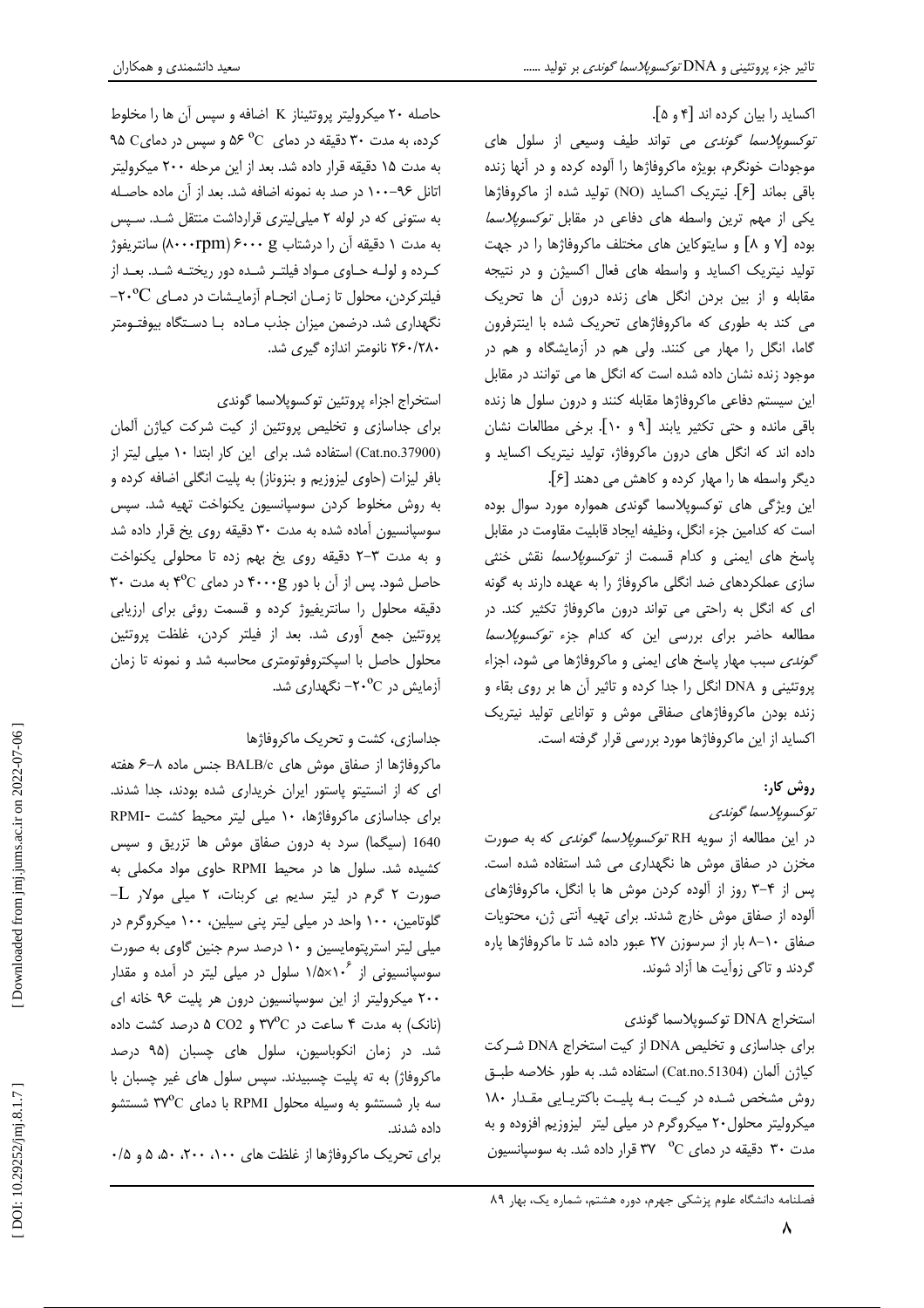نانوگرم در میلی لیتر پروتئین های *توکسوپلاسما گوندی* و غلظت های ۵۰، ۵۰، ۵۰، ۱۰، ۱/ نانوگرم در میلی لیتر DNA استخراج شده از *توکسوپلاسما گوندی* استفاده شد. هر یک از غلظت های آنتی ژنی به صورت سه تایی به چاهک های پلیت ۹۶ خانه ای کشت ماکروفاژها اضافه شد. یک سری سلول ماکروفاژ تنها بدون تحریک به عنوان گروه کنترل منفی و یک سری ماکروفاژ تحریک شده با IFN-γ به عنوان گروه کنترل مثبت كشت داده شدند.

### سنجش غلظت نيتريت

در هنگام کشت ماکروفاژها NO به درون محیط کشت آزاد می شود. این ماده ناپایدار است و به سرعت به نیتریت و نیترات تبدیل می شود. در نتیجه می توان میزان نیتریت در محیط کشت را با روش استور و ناتان (Nathan, Stuehr) [١١] اندازه گیری نمود. در این روش از معرف گریس استفاده می شود. بدین نحو که پس از ۴۸ ساعت از کشت ماکروفاژها، سوپ روئی کشت برداشته و به میزان ۱ به ۱ با معرف گریس و در پلیت ۹۶ خانه ای مخلوط می شود (آزمایش نمونه ها به صورت ٣ تایی انجام می گرفت). بعد از ۱۵ دقیقه میزان جذب (OD) در طول موج ۵۴۰ نانومتر به کمک دستگاه میکروپلیت ریدر مولتی اسکن (Microplate reader Multi Skan) اندازه گیری شد. برای محاسبه غلظت نیتریت از نمودار استاندارد (۲۰۰–۱ میکرو مولار) از محلول سديم نيتريت (NaNO2) استفاده شد.

## $MTT$  أزمون

آزمون MTT بر اساس احیاء ٣-(۴و۵- دی متیل تترازول-٢-یل)۲و۵- دی فنیل تترازولیوم برماید (MTT) می باشد که نشان دهنده فعالیت متابولیک داخل سلولی است. هر چقدر تعداد سلول ها بیش تر باشند میزان احیاء MTT بیشتر خواهد بود و بالعكس [١٢]. پس از گذشت ۴۸ ساعت از كشت ماكروفاژها، ٢٠ میکرو لیتر (۵ میلی گرم در میلی لیتر MTT (PBS (شرکت مرک) به چاهک ها اضافه و به مدت ۴ ساعت در ۳۷°C انکوبه شد. یس از انکوباسیون محیط روئی کشت به آرامی برداشته شد و ۱۰۰ میکرو لیتر ایزوپروپانول ۵ درصد HCl (سیگما) به چاهک ها اضافه شد تا کریستال های فرمازان تشکیل شده حل شده، سبب ایجاد رنگ شوند. میزان جذب چاهک هادرطول موج ۵۴۰ نانومتر

خوانده شد. نتايج بدست آمده بر حسب ايندكس تحريك (Stimulation Index: SI) محاسبه شد که SI میزان جذب ۵۴۰ هر تست به جذب ۵۴۰ کنترل منفی می باشد.

## تحلیل های آماری

این مطالعه از نوع مورد-شاهدی بوده است. داده ها به صورت میانگین ± انحراف معیار گزارش شده و تحلیل های آماری روی داده های آزمون ها در غلظت های مختلف آنتی ژنی DNA و پروتئين با استفاده از آزمون أناليز واريانس يكطرفه (ANOVA) و به دنبال أن أزمون توكي (Tukey) انجام شدند. ارزش P كمتر از ۰/۰۵ به عنوان ًسطح معنى دارى أمارى در نظر گرفته شد.

### يافته ها:

نتايج آزمون MTT و سنجش نيتريک اکسايد ماکروفاژهای مواجهه شده با پروتئین های تخلیص شده از *توکسوپلاسما* گو*ندی* در شکل ۱ نشان داده شده است. مقایسه ایندکس تحريک (SI) (شاخصي از تعداد سلول ها) غلظت هاي مختلف آنتی ژنیک پروتئینی در برابر گروه کنترل منفی نشان می دهد که ایندکس تحریک در گروه های مختلف با گروه کنترل منفی تفاوت معنی داری ندارد (P>٠/٠۵)، اما در گروه ۲۰۰ نانوگرم در میلی لیتر به طور قابل توجهی از نظر آماری کاهش یافته است (P=٠/٠٢٢). ميزان توليد نيتريک اکسايد در غلظت هاى مختلف پروتئینی نیز تفاوتی نشان نداده است (P>٠/٠۵).

نتايج آزمونMTT و سنجش نيتريك اكسايد توليدي از ماكروفاژها در مواجهه با جزء DNA ی *توکسوپلاسما* در شکل ۲ آورده شده است. مقادیر بدست آمده از بررسی آماری حاکی از آن است که میزان ایندکس تحریک MTT و غلظت نیتریت تولید شده از ماکروفاژها در غلظت های مختلف DNA تخلیص شده از *توکسوپلاسما* در مقایسه با یک دیگر و گروه کنترل تفاوت بارزی نداشته است (P>٠/٠۵). لازم به ذکر است که میزان تولید نیتریک اکساید در غلظت ۱۰۰ نانو گرم در میلی لیتر از DNA کاهش یافته بود، اما این کاهش از نظر آماری معنی دار نبود (۹۱+۰/-P). آزمون MTT و غلظت نیتریک اکساید سلول های تحریک شده با IFN-γ در مقایسه با گروه کنترل منفی و گروه های مختلف آنتی ژنی DNA و پروتئین به طور معنی داری افزایش یافته بود  $(P<\cdot/\cdot\cdot)$ 

٩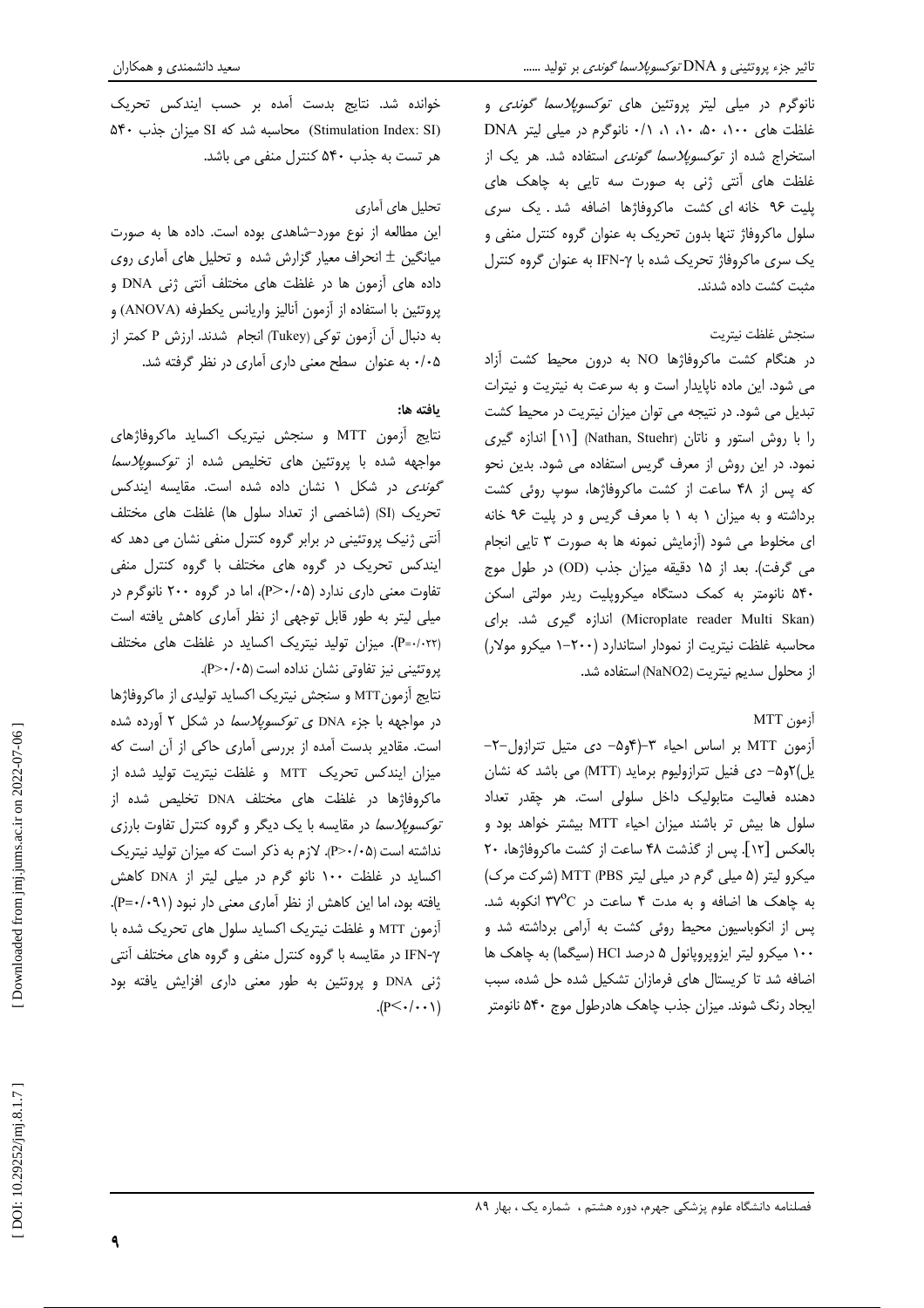

شکل ۱: نتایج آزمون MTT و سنجش نیتریک اکساید ماکروفاژهای مواجهه شده با پروتئین های تخلیص شده از *توکسوپلاسما گونـدی.* میـانگین ± انحـراف معیـار ایندکس تحریک (SI) در غلظت ۲۰۰ نانوگرم در میلی لیتر جزء پروتئینی به طور معنی داری کاهش یافته است **(۲۲+**۰/۰=P).



شکل ۲: نتایج آزمون MTT و سنجش نیتریک اکساید ماکروفاژهای مواجهه شده بـا DNA ی تخلیص شـده از *توکـسوپلاسما گونـدی*. میـانگین ± انحـراف معیـار ایندکس تحریک (SI) و میزان نیتریک اکساید تولیدی شده در غلظت های مختلف تفاوت معنی داری را نشان نمی دهند (P>٠/٠۵).

فصلنامه دانشگاه علوم پزشکی جهرم، دوره هشتم، شماره یک، بهار ۸۹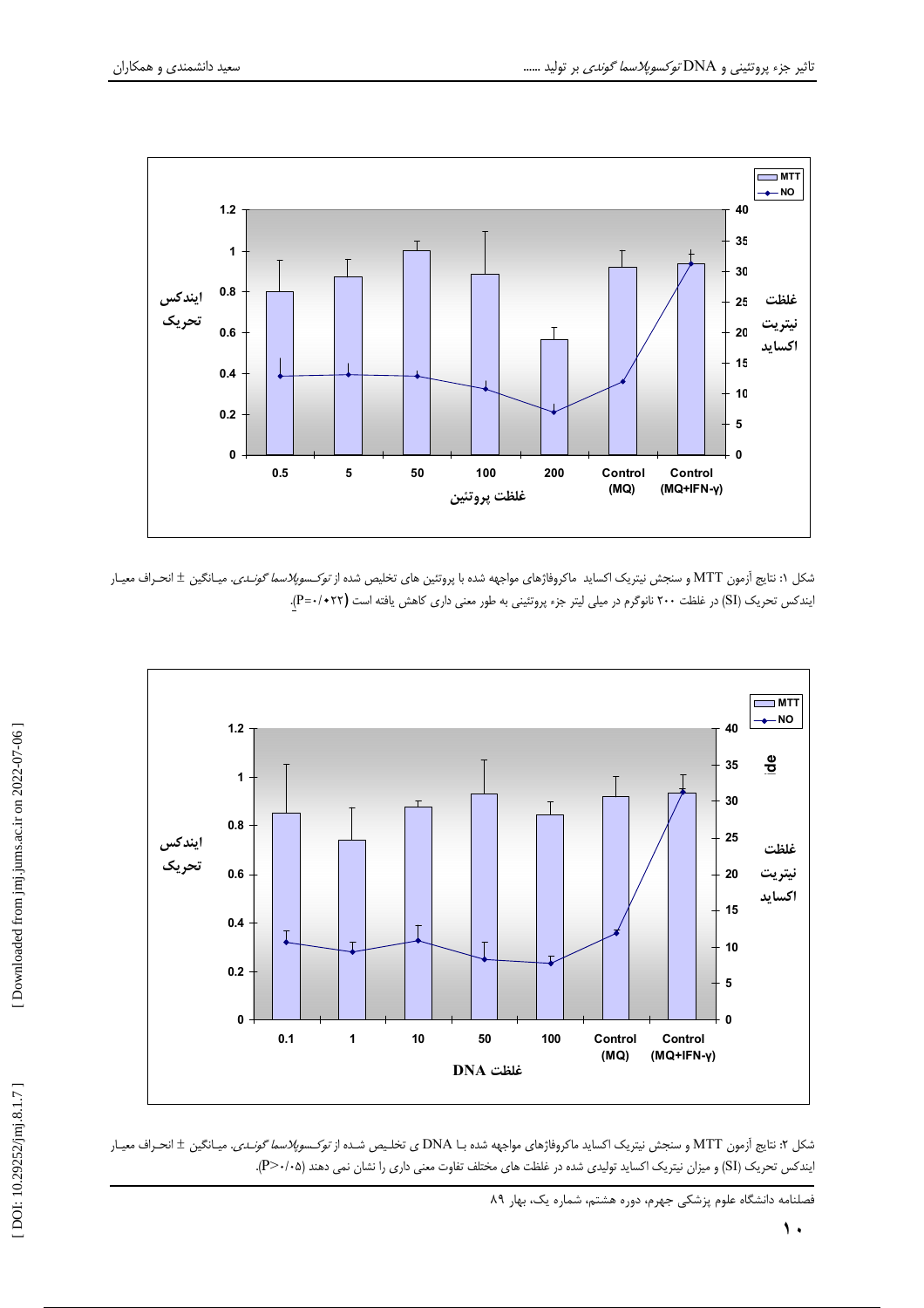يحث و نتيجه گيري:

*توکسوپلاسما گوندی* انگلی فراگیر در دنیاست که بسیاری از سلول های جانوران خونگرم از جمله ماکروفاژها را آلوده می کند. این انگل در مقابل پاسخ های ایمنی مقاومت کرده و می تواند در این سلول ها زنده باقی بماند. تولید نیتریک اکساید از ماکروفاژها یکی از ساز وکارهای دفاعی بسیار با اهمیت در مقابل *توکسوپلاسما*ست. به طوری که مشاهده شده است تولید نیتریک اکساید با محافظت در مقابل *توکسوپلاسموزیس* چشمی همراه است [١٣].

ول*ی توکسوپلاسما گوندی* می تواند تولید نیتریک اکساید را از طريق مهار iNOS كنترل نمايد [۶]. مشاهده شده است كه *توکسوپلاسما* با ساز و کارهایی سبب القاء آپوپتوزیس در ماکروفاژهای غیر آلوده مجاور می شود [۱۴].

جزء پروتئيني *توكسوپلاسما گوندي* مي تواند جزء بالقوه مهارکننده ماکروفاژها باشد. شواهد نشان داده است که استئوپروتئین های گرانول های دنس *توکسوپلاسما* در ایجاد توكس*وپلاسموزيس* نقش دارند [۱۵] و *توكسوپلاسما گوندى* حاو*ی* پروتئین های ترشحی و غشائی است که موجب مهار فاگوزوم ها می شود [۱۶]. گزارش شده است پروتئین شبه ياتاتين (patatin-like*) توكسويلاسما گوندى* از تجزيه شدن انگل درون ماکروفاژها جلوگیری می کند [۱۷].

یکی از اهداف مطالعه حاضر یافتن جزء *توکسوپلاسما گوندی* عامل بروز خاصیت های مقاومت و بقاء در ماکروفاژها بوده است. نتايج بررسي آزمون MTT در مورد جزء پروتئيني *توكسوپلاسما* نشان داد که میزان بقاء ماکروفاژها درغلظت های بالاتر (۲۰۰ نانوگرم در میلی لیتر) پروتئین بطور شاخصی پائین تر از سلول های طبیعی بوده است. می توان نتیجه گرفت که جزء پروتئینی حاوی ترکیب یا ترکیباتی (پروتئین هایی) است که موجب مهار رشد و فعالیت ماکروفاژها می شود و احتمالاً جزء موثر انگل در مهار ماکروفاژها جزء موجود در پروتئین های انگل است. مطالعات دیگر ی نیز این مطلب را تائید کرده اند . علاوه بر

مشاهدات ذکر شده در بالا، نشان داده شده است که داروهایی نظیر آزیتومایسین [۱۸] و کلیندامایسین [۱۹] که پروتئین سازی انگل را مهار می کنند سبب تحریک *توکسوپلاسما گوندی* به از بین رفتن درون ماکروفاژها می شوند. نتایج نشان داد که جزء پروتئینی بر میزان تولید نیتریک اکساید از ماکروفاژها تاثیر معنی دار تحریکی یا مهار کنندگی نداشته است. مطالعه ای بر روی ماکروفاژهای جوجه (chicken) نشان داده که آلودگی ماکروفاژها سبب کاهش تولید نیتریک اکساید شده است [۶] و مطالعه ای دیگر بر روی ماکروفاژهای موشی کاهش تولید نیتریک اکساید را درماکروفاژهای آلوده شده با *توکسوپلاسما* نشان داده است [۲۰]. لیکن مطالعه مشخصی بر روی اجزاء پروتئین*ی توکسوپلاسما* و اثر آن بر تولید نیتریک اکساید صورت نگرفته است. نتایج بررسی اثر جزء DNA بر روی ماکروفاژها حاکی از این است که جزء DNA انگل اثری بر قدرت تکثیر و یا تولید نیتریک اکساید از ماکروفاژها ندارد و درنتیجه جزئی که سبب مهار عملکرد ماکروفاژ و بقاء انگل و یا حتی مواردی که سبب تحریک پاسخ های ضد انگلی ماکروفاژ می شود، ملکول های DNA انگل نمی باشند. شاید بتوان نتیجه گرفت که DNA به طور غیرمستقیم و پس از ترجمه شدن اثرات احتمالی تحریکی با مهاری خود را اعمال میکند. در مجموع از نتایج این مطالعه می توان گفت که جزء پروتئینی *توکسوپلاسما گوندی* جزء با اهمیت در مهار رشد و بقاء ماکروفاژهاست و جزء DNA اثر مشخصی بر روی ماکروفاژها ندارد. برای مشخص شدن دقیق جزء پروتئینی که باعث مهار پاسخ ماکروفاژ می شود، نیاز به انجام مطالعات بیش تر بر روی اجزاء خالص و مشخص انگل خواهد بود.

**تقدير و تشكر:** در خاتمه از جناب آقاي دكتر على اكبر پورفتح اله و جناب آقای دکتر زهیر محمد حسن به خاطر راهنمایی های جامع و راهگشای شان در تدوین مقاله حاضر تشکر و قدردانی مے شود.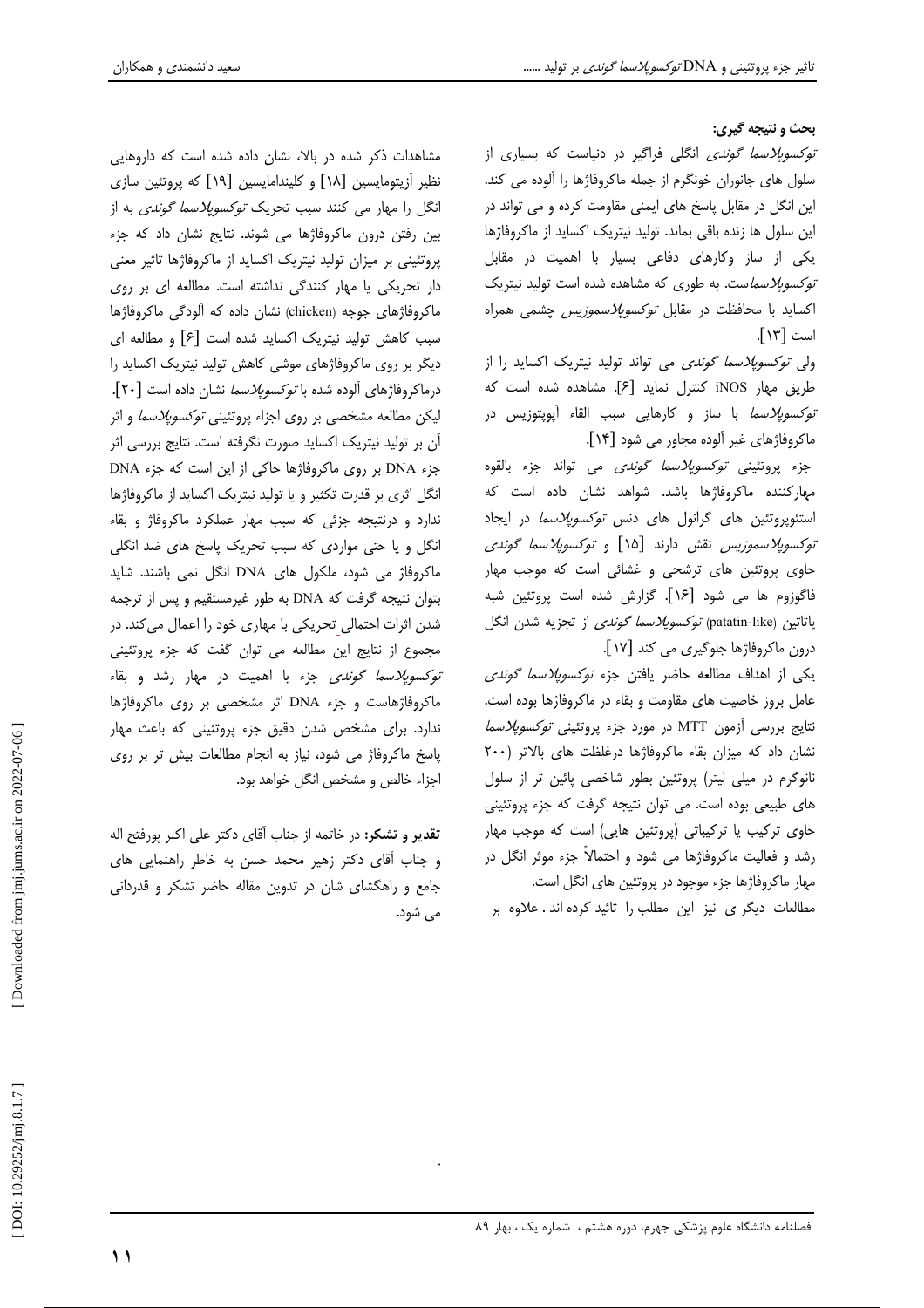## **References:**

منابع:

1. Alexander J, Scharton-Kersten M, Yap G, et al.Mechanisms of innate resistance to Toxoplasma gondii infection. Philos Trans R Soc Lond B Biol Sci 1997; 352(1359): 1355-9. 2. Luft BJ, Brooks RG, Conley FK, et al. Toxoplasmic encephalitis in patients with acquired immune response deficiency syndrome. JAMA

1984; 252(7): 913-917. 3. Suzuki Y, Orellana MA, Schreiber RD, et al. Interferon- $\gamma$ : the major mediator of resistance

against Toxoplasma gondii. Sci 1988; 240  $(4851): 516-518.$ 

4. Deckert-Schluter M, Bluethmann H, Rang A, et al. Crucial role of TNF receptor type 1 ( $p55$ ), but not of TNF receptor type 2 ( $p75$ ), in murine toxoplasmosis. J Immunol 1998; 160  $(7): 3427 - 3436.$ 

5. Langermans JA, Van Der Hulst ME, Nibbering PH, et al. IFN-γ induced L-argininedependent toxoplasmastatic activity in murine peritoneal macrophages is mediated by endogenous tumor necrosis factor-α. J Immunol 1992 148  $(2): 568-574.$ 

6. Guillermo LV, DaMatta RA. Nitric oxide inhibition after Toxoplasma gondii infection of chicken macrophage cell lines. Poultry Sci 2004; 83(5): 776-782.

7. Adams LB, Hibbs JBJ, Taintor RR, et al. Microbiostatic effect of murine-activated macrophages for *Toxoplasma gondii*. Role for synthesis of inorganic nitrogen oxides from 1-arginine. J Immunol 1990; 144(7): 2725-2729

8. Murray, HW, Teitelbaum, RF. 1-argininedependent reactive nitrogen intermediates and the antimicrobial effect of activated human mononuclear phagocytes. J Infect Dis 1992;  $165(3)$ : 513-517.

9. Zhao Y, Wilson D, Matthews S, et al. Rapid elimination of Toxoplasma gondii by gamma interferon-primed mouse macrophages is independent of CD40 signaling. Infect Immun 2007; 75(10): 4799-4803.

10. Sibley LD, Adams LB, Fukutomi AY, et al. Tumor necrosis factor- $\alpha$  triggers antitoxoplasmal activity in IFN-y primed macrophages. J Immunol 1991;147(7): 2340-5.

11. Stuehr DJ, Nathan CF. Nitric oxide: macrophage product responsible a for cytostasisand respiratory inhibition in tumor target cells. J Exp Med 1989; 169(5): 1543-55. 12. Sladowski D, Steer SJ, Clothier RH, et al. An improved MTT assay. J Immunol Methods 1993; 157(1-2): 203-7.

13. Hayashi S, Chan C, Gazzinelli RT, et al. Protective role of nitric oxide in ocular toxoplasmosis. British J Ophthalmo 1996;  $80(7)$ : 644-648.

14. Nishikawa Y, Kawase O, Vielemeyer O, et al.Toxoplasma gondii infection induces apoptosis in noninfected macrophages: role of nitric oxide and other soluble factors. Parasite Immunol 2007; 29(7): 375-85.

15. Cortez E, Carolina Stumbo A, Saldanha-Gama R, et al. Immunolocalization of an osteopontin-like protein in dense granules of Toxoplasma gondii tachyzoites and its association with the parasitophorous vacuole. Micron 2008; 39(1): 5-31.

16. David Sibley L, James L, Krahenbuhl G, et al. *Toxoplasma* modifies macrophage phagosomes by secretion of a vesicular network rich in surface proteins. J Cell Biol 1986; 103(3): 867-874.

17. Mordue DG, Scott-Weathers CF, Tobin CM, et al. A patatin-like protein protects Toxoplasma gondii from degradation in activated macrophages. Mol Microbiol 2007;  $63(2)$ : 482-496.

18. Blais J, Garneau V, Chamberland S. Inhibition of Toxoplasma gondii protein synthesis by azithromycin. Antimicrob Agents Chemother 1993; 37(8): 1701-1703.

19. Blais J, Tardif C, Chamberland S.Effect replication, of clindamycin on intracellular protein synthesis, and infectivity of Toxoplasma gondii. Antimicrob Agents Chemother 1993;  $37(12)$ : 2571-2577.

20. Sergio SH, Wanderley DS, Renato DA Toxoplasma gondii partially inhibits nitricoxid producti of activated murine macrophages. Exp Parasitol 2002;100(1):62-70.